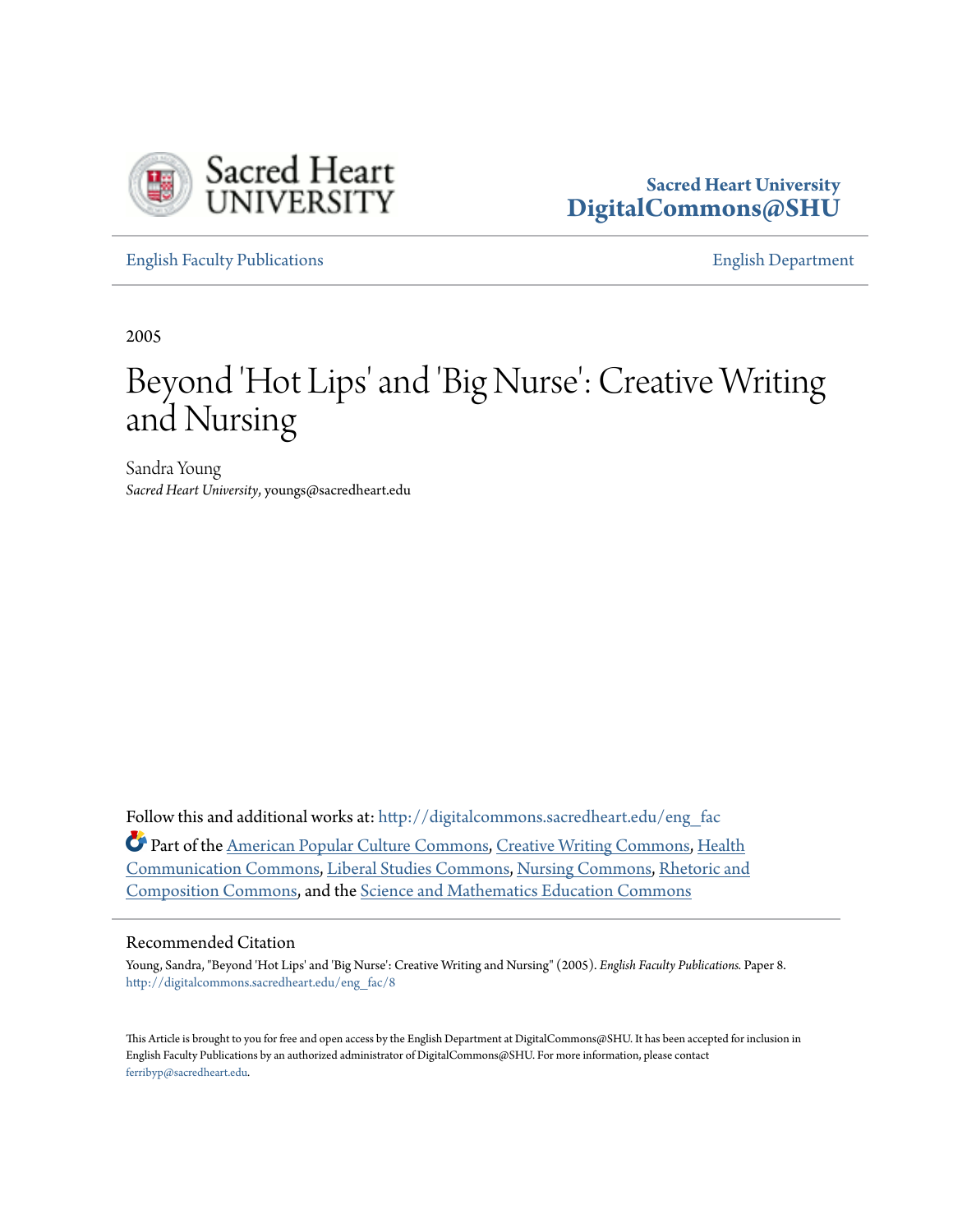## BEYOND "HOT LIPS" AND "BIG NURSE": CREATIVE WRITING AND NURSING

I iction has had a checkered history when depicting the roles nurses play.<br>  $M^*A^*S^*H$ , Richard Hooker's black comedy about the antics of doctors<br>
and nurses during the Korean War, gave us "Hot Lips" Houlihan. Ken<br>
Kesev *M\*A\*S\*H*, Richard Hooker's black comedy about the antics of doctors and nurses during the Korean War, gave us "Hot Lips" Houlihan. Ken Kesey's novel, *One Flew Over the Cuckoo's Nest*, and the film version of the book, offered homage to the human spirit and also gave us "Big Nurse" Ratchet. "Hot Lips" Houlihan and "Big Nurse" Ratchet have two things in common: they represent the stereotypical character of the rigid, rule- and role-bound nurse, and they are well-trained professionals.

Real nurses play an integral part in an increasingly complex and fragmented health care environment. But like "Hot Lips" and "Big Nurse," they also tend to follow rigid rules and are often role-bound because of these rules. Many rules that "Hot Lips" and "Big Nurse" learned, such as those that dictated that nurses were the "handmaids" of physicians, are happily archaic. Other rules remain embedded in nursing lore, such as those that sustain the notion that since nurses write only for other nurses, their writing skills aren't overtly important. Not surprisingly, nurses (and nursing students) learn these rules from each other. Nursing schools have done their part in preparing nurses for the clinical roles they will assume by providing instruction in all aspects of nursing care except for one area: writing. This essay describes and analyzes the results of a creative writing class offered as a special topics course at a university nursing school. In addition to examples of student creative writing, this essay discusses the practice of offering creative writing instruction in medical schools and summarizes nursing research that recommends the use of creativity in nursing.

\_\_\_\_\_\_\_\_\_\_\_\_\_\_\_\_\_\_\_ Nursing researchers Gavin J. Fairbairn and Alex M. Carson tackle the poor and sometimes tortured writing skills of nurses when they state that "count-

Sandra Young is an assistant professor of English at Sacred Heart University in Fairfield, CT, where she is Director of Freshman Communications. In addition to composition, she teaches communication, literature, and creative writing courses. Her publications include articles in *Pedagogy*, *Radical Teacher*, and creative writing exercises in *Tell It Slant*.

*Composition Studies***, Volume 33, Number 1, Spring 2005**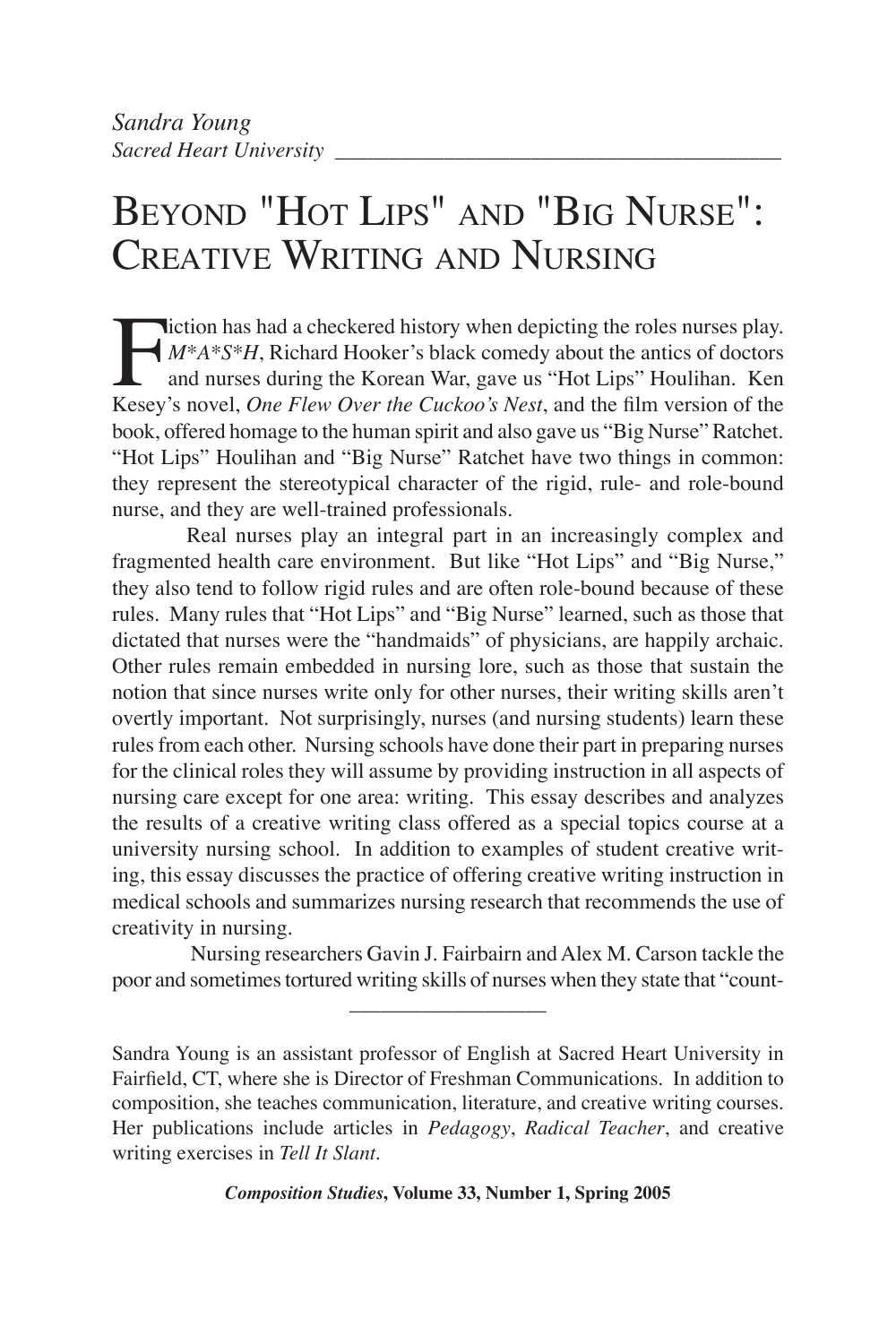less academics write in the obfuscatory and opaque style . . . and unfortunately nursing researchers are not totally blameless." Their solution—storytelling. Nurses have stories to tell, and those stories shouldn't be disguised by giving them more scientific names, such as "case studies" or "nurses' notes." In telling stories, nurses "share information about how they came to their conclusions, about their methods and hypotheses, about the genealogy into which their work slots, its parentage and forebears and the quarrels it might have with alternative views" (Fairbairn and Carson). Ideally, the nurse should be well trained in the sciences *and* the arts. In reality, nurses understand the language of nursing and medicine but are reluctant to use it.

Medical schools, however, recognized that for physicians to become better communicators they need students to become better humanists. To aid in this twofold process, medical schools are encouraging their students to study the humanities, especially creative writing. This commitment to engender physicians tempered by the influences of the humanities as a means of understanding both their patients and themselves is explored by researcher Edmund D. Pellegrino in his article "The Humanities in Medical Education." As Pellegrino says, "To heal another person we must understand how illness wounds his or her humanity, what values are at stake, what this illness means, and how this illness expresses the whole life of this patient. The physician who does not understand his own humanity can hardly heal another's" (135). In short, medical schools understand the need for their students to be more effective communicators. So, too, should nursing schools.

In nursing schools, one way to find connections and to increase the use of language would be to introduce a creative writing course (poetry, fiction, drama) into the nursing curriculum. As a writing teacher, I have taught both composition and creative writing courses designed especially for nursing students. In the creative writing courses, my primary pedagogical aim is the instruction and practice of creative writing techniques (narration, description, and character development, for example) that would strengthen students' use of language and encourage them to tell stories about their patients and their hospital experiences. I knew from experience that if students could learn these techniques, they could more effectively communicate with their patients and co-workers. Effective communication skills could help nurses understand, appreciate, and reflect upon the complexities of a given health care situation.

Most nursing schools do not include creative writing instruction in their curricula. Increasingly, though, many medical schools do. Time is the issue. One can argue that nurses must receive their entire education in the years of college, and as a result, writing instruction is limited to what students learn in English composition classes. Nursing writing instruction is based on the presumption that writing must be clear, coherent, and concise. Nursing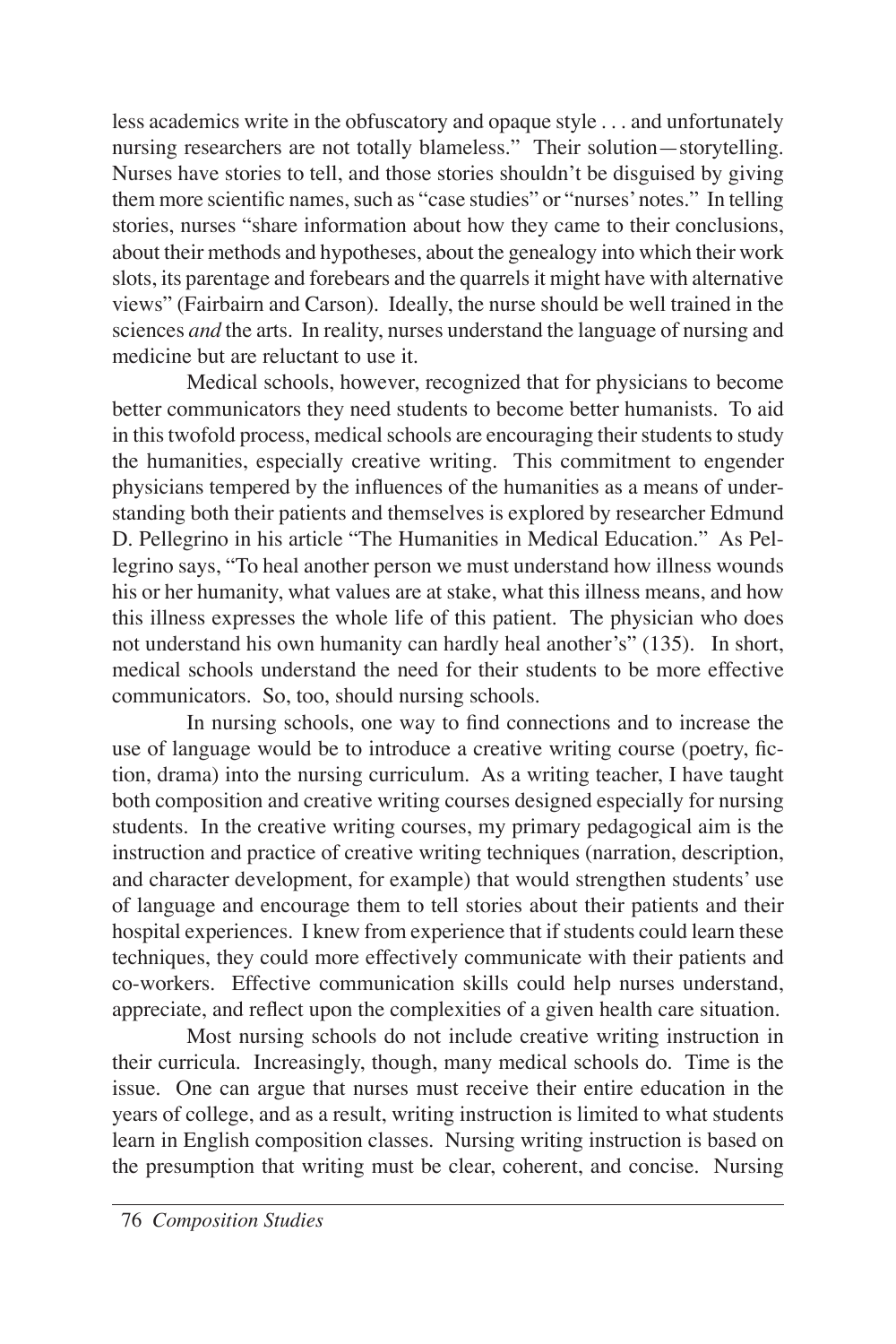instructors tell nursing students to read other nurses' writing and then to model their writing based on these patterns of on-the-job writing "how-to's"—how to write a report, a nursing note, a care or teaching plan—the genres of nursing writing. This type of writing instruction is the same today, as evidenced by Lois White's 2002 *Documentation and the Nursing Process*, as it was two decades ago in such texts as Anita Gandolfo's and Judy Romano's 1984 *The Nurses' Writing Handbook*. There are lots of other texts like White's and Gandolfo and Romano's that encourage a similar pedagogy—teach students to write like nurses by linking the process of nursing to the process of writing. For example, nurses learn that when they begin work with a patient, they must follow the paradigm of plan, assess, intervene, and evaluate. Writing students learn to follow a prewrite, outline, write, and revise pattern. These texts also remind nursing students, fresh from the composition classroom, that the rhetorical triangle of subject, writer, and audience can be recast to resemble the nursing triangle of health care, nurse, and patients. However, once in the hospital, students observe that writing is often the last activity a nurse performs during a hectic shift. Students are also warned that nurses' notes can be cited in lawsuits. Consequently, many students develop a fear and dislike of writing and realize that it is seen as a mechanistic activity for reporting information and not an integral part of their roles in a developing health care situation. When the art of communication is lost, so is creative thinking.

 Nursing scholar Patricia Benner notes in her book *From Novice to Expert*, "there is much to learn and appreciate as practicing nurses uncover common meaning acquired as a result of helping, coaching, and intervening in the significantly human events that comprise the art and science of nursing" (12). This "common meaning," or connection shared by nurses, requires effective communication, a concept too often lost when reading nursing pedagogy. Indeed, research by Myra E. Levine ("Ethics of Nursing Rhetoric") and others points to current nursing pedagogy that overemphasizes science courses and undercuts the liberal arts, especially writing and the humanities. In nursing programs, students are taught to write like nurses by adhering to the time-honored rigid rules that even fictional "Hot Lips" and "Big Nurse" followed.

To move beyond rigid rules and roles, the twenty-first century nurse must not only understand nursing and medical language, but use it confidently. Nurses need to develop skills and strategies to increase their comprehensive use of language—that is, their ability to exploit the full range of language, including metaphor and rhetoric, as tools to convey social, cultural, and ethical meaning and to express emotion. These skills and strategies accomplish two goals: first, they demonstrate that language establishes human contact, interaction, and relationships between caregiver and patient in order to aid in the healing process; and second, they illustrate that language develops the expository practices to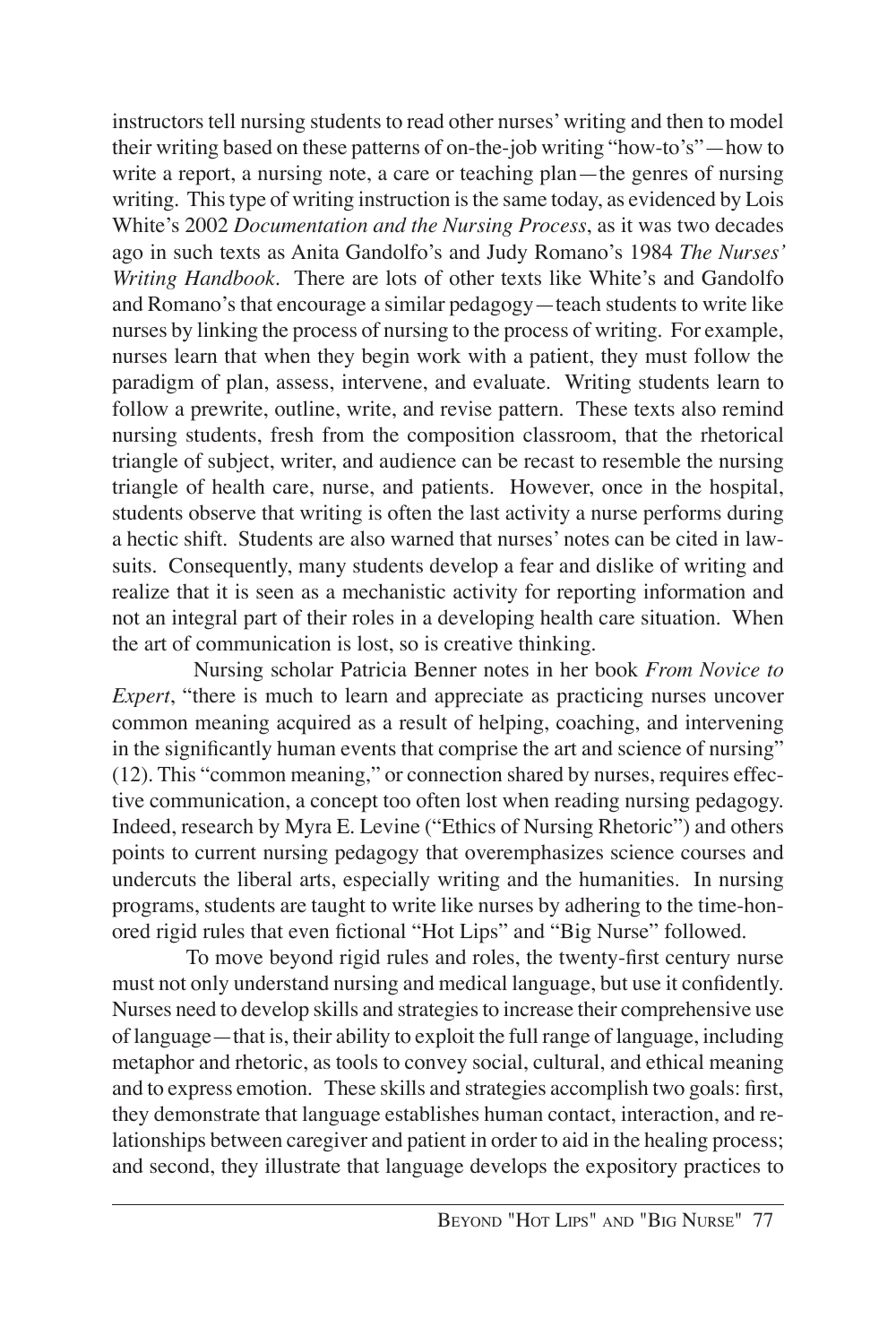allow effective communication with other medical personnel. "Hot Lips" and "Big Nurse" were good nurses, but they were terrible communicators.

#### **NOT EXACTLY "HOT LIPS"—OR , WHY SOME RULES ARE MEANT TO BE BROKEN**

Creative writing and nursing students? On the one hand, writing creatively may not seem consistent with the goals of medical education and the practice of the nursing profession. When nursing scholars refer to creativity, they differentiate creative writing from creative thinking. On the other hand, if creative writing encourages creative thinking, there is a rationale for introducing creative writing into the curriculum. Both creative acts involve a willingness to be critical, original thinkers. In her article, "Contexts for Scientific Creativity: Applications to Nursing," Susan O. Murphy comes close to advocating a program in creative writing when she says, "creativity is associated with independent, and sometimes nonconformist individuals who demonstrate openness to new ideas, and ability and willingness to see things less from conventional perspectives, and a tolerance for ambiguity and uncertainness" (105). To this end, nursing faculty often design curricular objectives that appear to place a high value on independent thinking (Murphy 105). Yet, the reality of nursing pedagogy illustrates a powerful, though often unspoken, double standard that nursing students learn well: "be creative, questioning and innovative but only within certain strictly prescribed guidelines" (Murphy 106). In short, be rigid and rule-bound like "Hot Lips" and "Big Nurse," but try to be creative, too.

This powerful double standard of advocating creativity but only within well-defined boundaries illustrates the misunderstanding of the role "creativity" has in nursing education. Creative research is championed, but creative writing is best considered an avocation. The confusion between the terms "creative" in research and in writing also illuminates the seemingly differing natures of nursing education and creative writing education. Yet, the connection between the disciplines of nursing and creative writing is not as unusual as one might think. Nursing faculty promote creativity in research; they encourage a willingness to take calculated risks, to be experimental, to look at situations from different angles, and to be flexible. Nursing faculty also advise students to avoid becoming too complacent or uncompromising. Creative writing faculty echo this same philosophy.

Though nursing school faculty stress the need for good writing skills and effective communication, some nurses may not have developed the language skills necessary to communicate effectively. This is indeed troubling because nurses are on the front lines of patient care, the ones who must communicate with all other health care professionals and the ones patients rely on to decipher "medicalese" by using symbolic and metaphoric language. To counter "medicalese," to produce more caring and communicative physicians, and to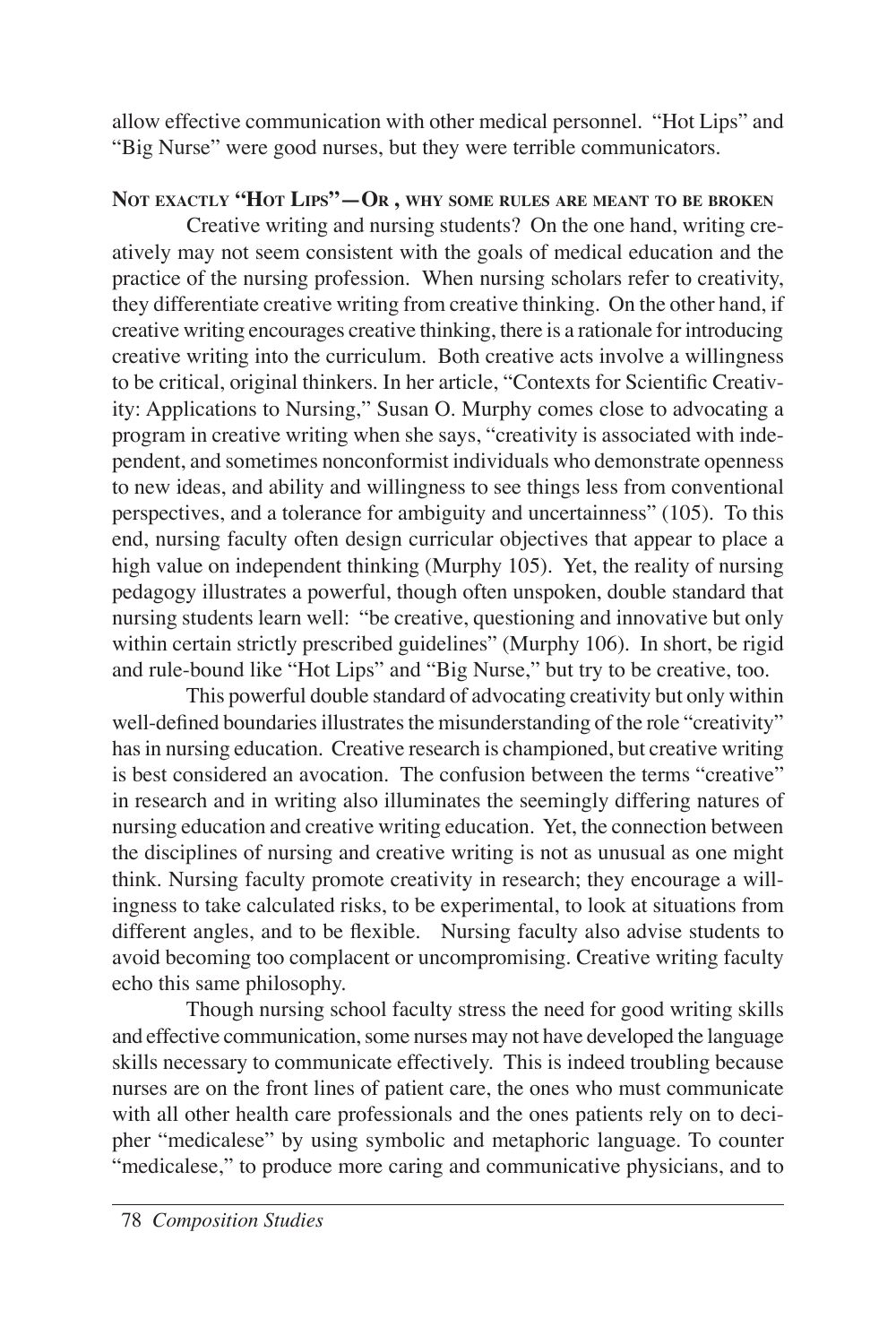foster humanitarian practices, medical schools offer humanities classes in their curricula.

In fact, medical students are increasingly expected to be able to ferret out fact from fiction during case studies and to make meaning from the stories their patients tell. Karl E. Sheibe's "Self-Narratives and Adventure," Donald E. Polkinghorne's *Narrative Knowing and the Human Sciences,* Stephen Crites's "Storytime: Recollecting the Past and Projecting the Future," and Jerome Bruner's *Actual Minds, Possible Worlds*, all posit the same premise: a person has stories to tell and must tell them; knowing what to listen for in the stories may help the physician understand the person, his or her life and values, and the cause of the illness, and may offer insights in how to remedy the situation.

When medical schools embraced the importance of storytelling in patients' lives, they sought ways to incorporate the instruction of narrative technique (ways to interpret the meanings of stories) into their curricula and hired English and comparative literature faculty to teach special topics courses. The task of the English faculty to persuade objective-principled medical students to learn and embrace humanist ideals by studying subjective-principled literature proved successful because not only did medical school faculty and students "discover" their own voices, they began publishing literary criticism, and even their own creative writing. One such journal is called, simply, *Literature and Medicine.*

Nursing schools, however, have been slow to adopt this trend. Though articles in nursing journals are beginning to address the need to understand patients' lives outside of the hospital, nursing writing remains first and foremost a tool for reporting information and, second, a way of learning. There is, however, a growing movement to incorporate into nursing pedagogy the awareness of how both the patients' and nurses' humanity impacts the nursing situation. Rene Geanellos's "Storytelling: A Teaching-learning Technique" speaks frankly of the importance of listening to patients. But Margarete Sandelowski's "Telling Stories: Narrative Approaches in Qualitative Research," goes one better when she writes that "scholars across the disciplines have (re)discovered the narrative nature of human beings," and she reports that even scientists have developed a "literary consciousness" (161). The rediscovery of narrative, Sandelowski explains, promotes listening, appreciating, and understanding the stories people tell, and makes clear that the stories are the ways people make meaning in their lives (162).

To this end, Carola Skott's *Nursing Ethics* article, "Storied Ethics: Conversations in Nursing Care," examines how the use of "narrative communication"—or "dialogue[s] of events, emotions and experiences" or simply talking to each other, is necessary in our "striv[ing] for meaning, coherence and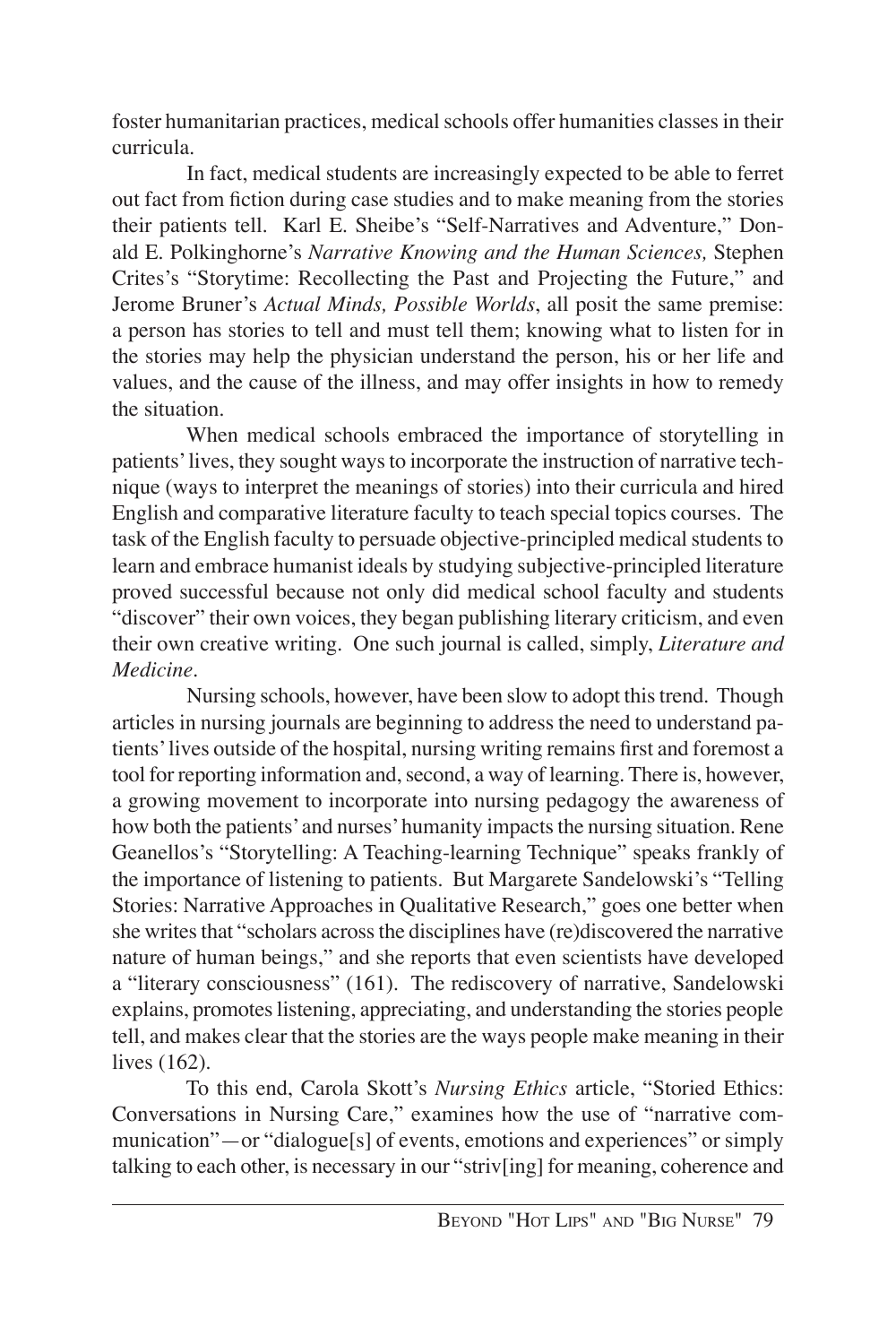narrative unity . . . [because] [w]ithin a narrative context we begin to understand our moral personality and its actions" (368-69). While her position stresses the importance of conversations among nursing colleagues about the right care for patients and how best to contend with their own emotions, Skott also argues that it is an "absolute necessity" for nursing programs to "make legitimate space in nursing practice for narrative communication" (376). This "space" would involve the creation of time in the academic calendar for reflective dialogue and for courses, like creative writing, designed for nursing students to write about these reflections. In "Exploring Caring Using Narrative Methodology: An Analysis of the Approach," Tanya V. McCance, Hugh P. McKenna, and Jennifer R. P. Boore write that "the use of stories as a primary way of making sense of an experience . . . and the narrative method is being seen increasingly as a valid means of tapping into the patient experience" (350). Responsible nurses will take information learned from talking with patients and incorporate it into the decision-making process for developing patient care and teaching plans.

In keeping with the trends to humanize medical personnel and to listen to patients, creative writing instruction in schools of nursing would work to free nursing students from the often excessive demands of privileging the objective over the subjective. Judith C. Hays's *Image* article "Voices in the Record" speaks directly on this point when she says that care is physical and psychological but also "social, political and ethical," and the process of care is "fluid, intuitive and subjective" (203). She contends that nursing students must learn how to write about care, and faculty must provide examples of how to describe patient care. Hays's most radical suggestion is that the patient's voice must also be heard in the record (203), though for some nursing instructors, such non-scientific writing often smacks too much of the excesses of the humanities.

#### **BEYOND "HOT LIPS"—OR , HOW NURSING STUDENTS LEARN METAPHORS**

When I designed a creative writing class especially for nursing students the major difference between this class and other creative writing classes was that the exercises and assignments were concerned with the students' experiences as student nurses both in and out of the hospital environment. Otherwise, the format of the course followed a pattern of other creative writing courses, consisting of an introduction to the conventions of literary language (metaphor, symbolism, character analysis, plot development, and others); instruction on how to critique and analyze writing through lectures and studying professional writers; and lots of exercises practicing writing poetry, fiction, and drama. The primary mode of instruction, the creative writing workshop, a collaborative activity where writers read their works, and peers and the instructor offer sugges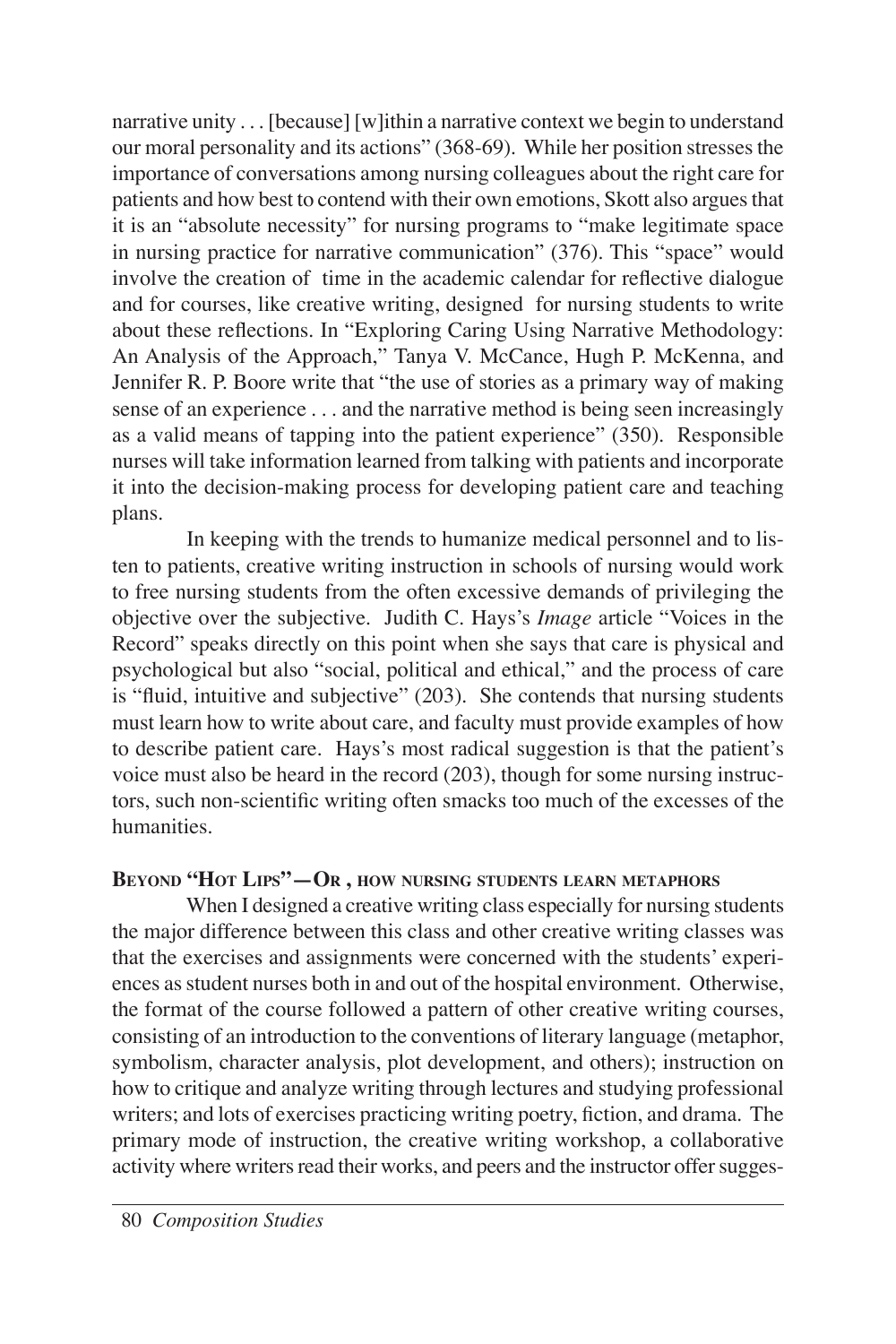tions for improvement, is similar to the model used in composition classrooms. This creative writing workshop experience reminds students of the connections between creative writing and the other critical modes of writing.

I began introducing nursing students to the techniques of creative writing by starting with non-fictional accounts of patients and illnesses documented by Howard Brody in *Stories of Sickness* and Arthur Kleinman in *The Illness Narratives*. This pedagogical strategy allowed students to tell stories of their own experiences with patients and the stories that patients told them, and to reflect on how those stories had an impact on their lives. It also helped students to see or re-see patients as people and to recognize why storytelling was important. Throughout these discussions, I gradually acquainted my students with literary language.

As students' familiarity with literary language increased, I introduced the writing exercises.  $\frac{1}{1}$  In an assignment early in the semester, I asked students to remember one detail of a patient's case history that did not seem to further the medical history or an aside a patient might have slipped into conversation and then write a poem, short story, or drama from this detail. This exercise is one that Rita Charon acknowledges in her article, "To Render the Lives of Patients." She says that when students listen to patients and then re-imagine their stories as fiction, students begin a needful process and powerful skill of "simultaneous identification and distance" (65).

The following poem was written after a student spoke to his first AIDS patient. Even after two decades of research on AIDS, there is still apprehension when caring for AIDS patients. Students must learn to come to terms with their own prejudices, not an easy task for some.

#### **Terrible Canvas**

Now I can rest, have peace, not worry, not grieve. I can finally sleep. My skin, stretched over my bones like a terrible canvas, a canvas that now won't hold paint. All the colors run. In sleeping suffering is gone, the virus is winning; another victim. Awake, I have no energy to paint or talk. Now when coping is lost, friends are there. They will replenish and renew, and maybe they can paint my life again.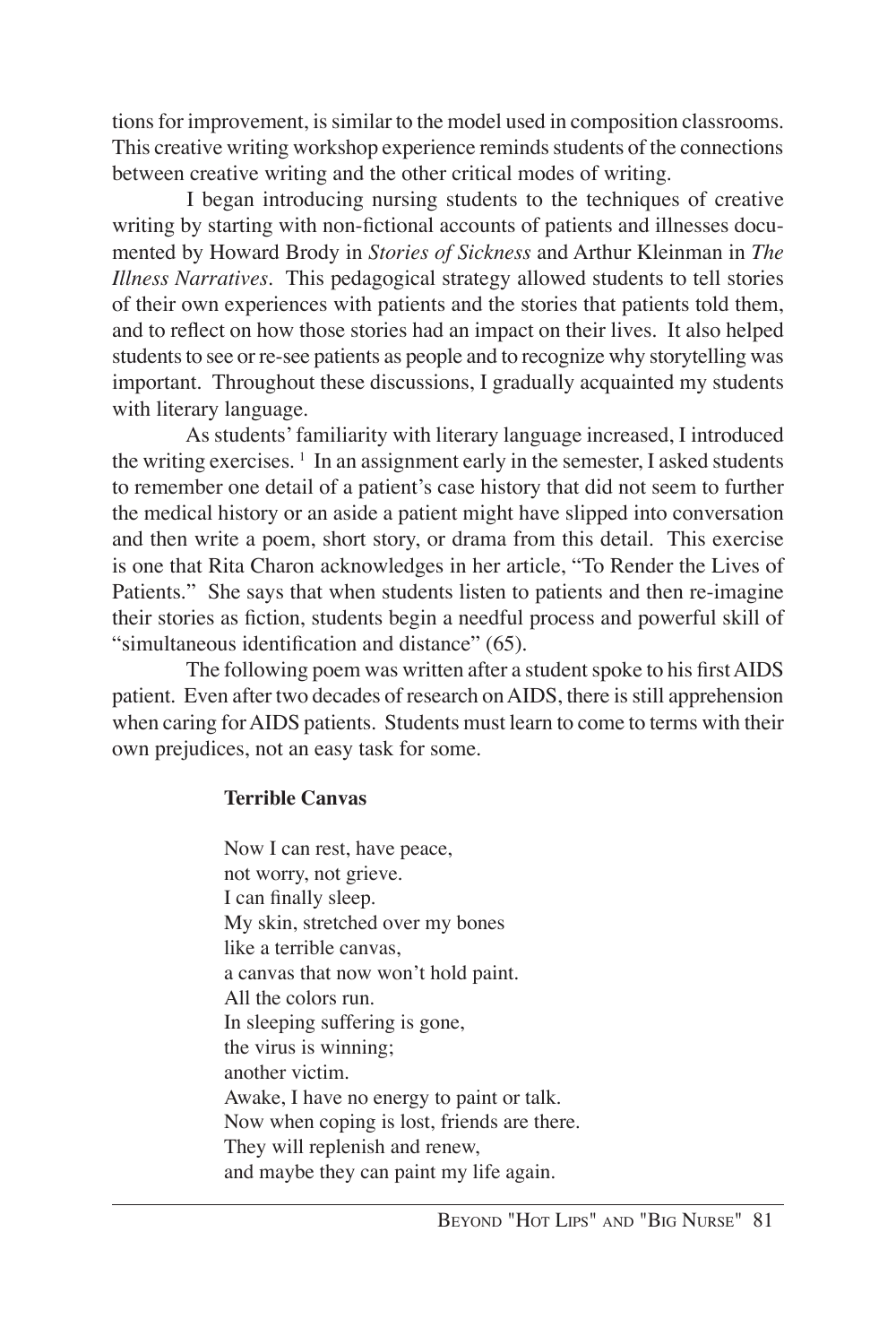In the next example, a student wrote a dramatic monologue of an elderly woman who was hospitalized for the first time in her life:

#### **Attachment**

They laugh at me sometimes, they think of leukemia as a child's disease, not something that an 82 year old woman would get, but here I am with leukemia. And this pain. Just don't seem to want to go away. What is that that hurts? Oh, my spleen, here on my side, yes, that's where it hurts alright. The pain just won't go away. And when I laugh or cough it gets much worse you know. I miss laughing. Used to laugh with my husband all the time. He's gone now. You know what he used to laugh at me for? The way I sewed on buttons.

This student caught both the fear and bewilderment of the patient in just a few lines. And the student's effective use of the patient's language conveys a growing understanding of how patients frame medical experiences with memories.

In addition to learning how to express patients' stories of sadness, horror, and frustration, students learned to write about these patients as people. In doing so, students come close to experiencing Charon's concept of "simultaneous identification and distance" (65). In-class discussion of these examples highlighted the effective use of metaphor in "Terrible Canvas" and the powerful ways that memories can help a patient work through pain in "Attachment." In workshops, students emphasized how the effective use of language in each example allowed readers to identify the character traits of the patients, and they observed how they could relate to the experiences of their classmates. Each of the writers came away from the workshop armed with suggestions for improvement.

While learning to take case histories, students discovered, sometimes to their dismay if they were feeling rushed, that patients often digress into storytelling. And just as often the patient will be cut off by the history-taker in order to get back to the point of the hospital visit. The phenomenon of digressing is described by Katherine Young in her article "Narrative Embodiments: Enclaves of the Self in the Realm of Medicine." She explains that when the body becomes an object, as during a case history or physical, for example, the patient experiences a "loss of self" (153). To regain a sense of self, the patient may try to disrupt the procedure by "disattending, misunderstanding or flouting its conventions" or by telling stories (153). Storytelling is a way patients cover their embarrassment. As often as possible, I tied assignments to the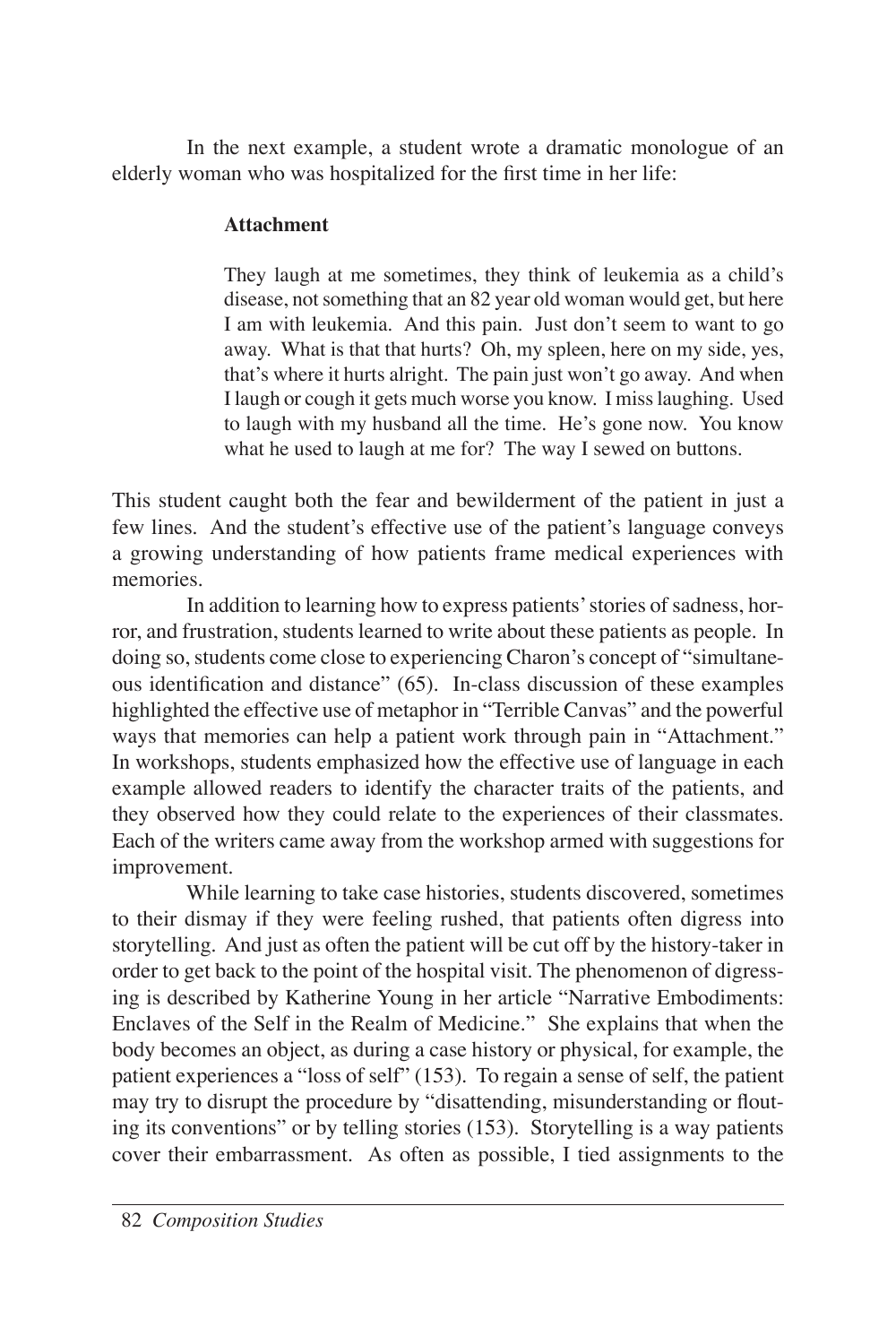students' clinical experiences. During their lessons on learning to take patient case histories, I asked students to remember the digressions of patients and to write one digression into a monologue. So instead of cutting off patients in order to complete the questionnaire, the students listened and learned. One student heard the patient's story about a lifetime of alcohol abuse and wrote the following monologue:

#### **A Little Bud Wiser**

Yeah, I've been in and out of this hospital for the past six months, but they tell me that I may not go home this time without a liver transplant. Ya see, they tell me that because of the beer and the whisky that I've drunk for the past 35 years that I've damaged my liver to where it don't work right. . . . Now I'm just layin' here in this bed waitin' for that liver transplant. Doctor says that if I want it, I've got to stop drinkin' and be good to my new liver. Tell me, why do I need a liver anyway?

As students continued to write, I brought to the classroom fictional accounts of illness. We studied the use of setting in Brian Clark's *Whose Life is it Anyway?*, a drama about a quadriplegic man who sues the hospital to be allowed to die. The play takes place in the man's hospital room, and all the theatrical images—the "props"– of the hospital room (bed, machines, equipment), serve to increase tension in the plot. We discussed how to intertwine the past and present through flashbacks to express despair and strength while reading Adrienne Rich's poem, "A Woman Mourned by Daughters." The use of metaphor, analogy, and symbolism cause many students difficulty. Yet when they read a passage from Sylvia Plath's *The Bell Jar*, a novel about a young woman's descent into madness, they pointed out how Plath's use of common language and images—especially the bell jar—allowed readers to identify with what the young woman was feeling.

We studied examples of other authors writing about medical issues, including poetry by Anne Sexton, Robert Lowell, Gwendolyn Brooks, and Gary Snyder; and fiction by Ernest Hemingway, Katherine Anne Porter, and Leslie Marmon Silko. Peter Shaffer's drama, *Equus,* about a boy's mental breakdown and his psychiatrist's personal issues, resonated strongly with students struggling to separate their hearts and minds while conversely offering humanistic care, and Margaret Edson's drama *W;t*, the story of a dying English professor, proved a powerful demonstration of the unique connection between literature and medicine. Yet, a small volume of poetry written by nurses in Vietnam, *Visions of War, Dreams of Peace,* reminded students that ordinary people write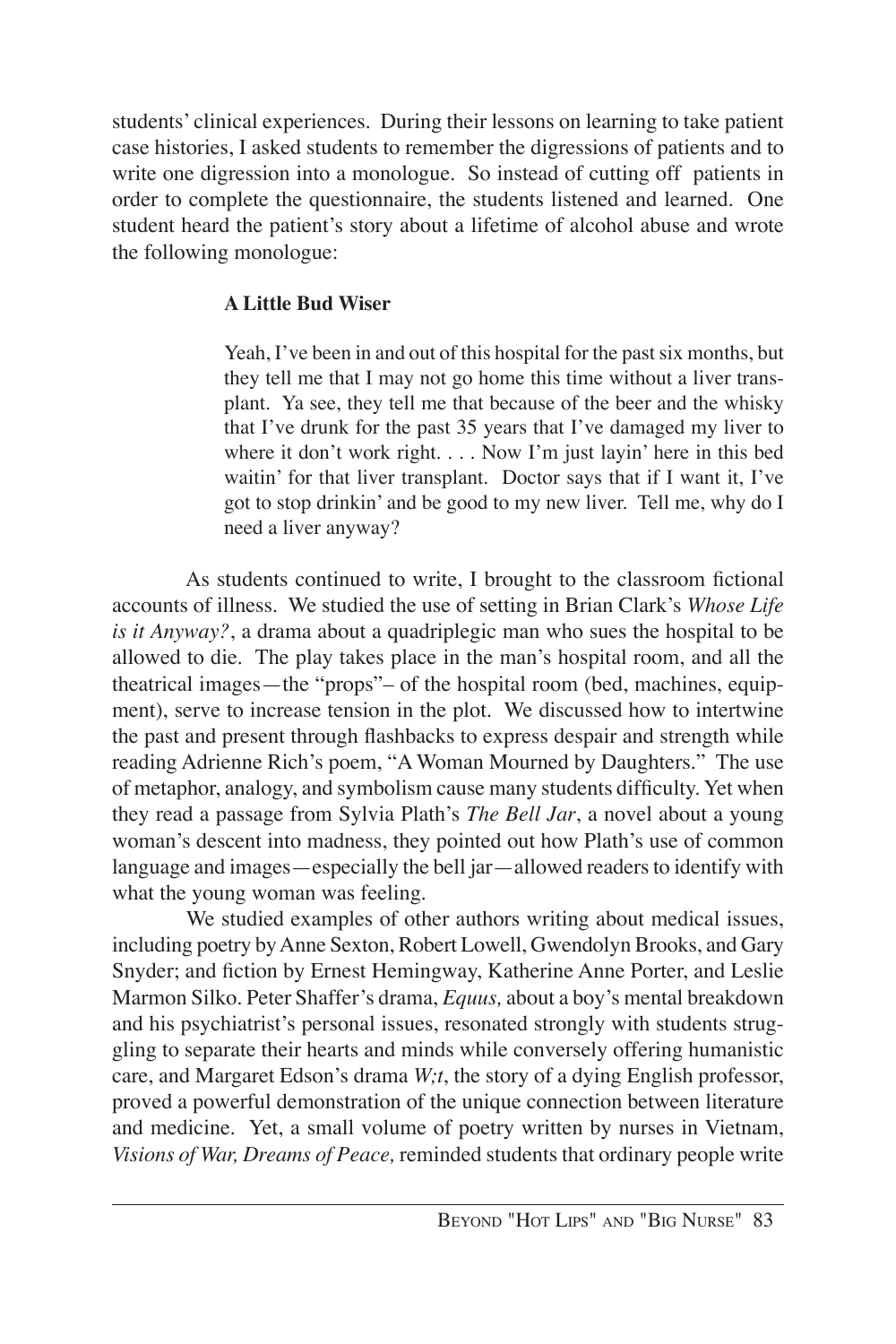poetry. The editors of the text commented that "some of the works contained in this anthology may not be what is referred to as great literature, but first writings rarely are . . . the poems help people to understand the reality of war from a perspective rarely seen" (xxiii).

By far, though, the best examples of fictional nurses were "Hot Lips" and "Big Nurse." Students read excerpts from Kesey's novel as models of how to write a one-dimensional stereotyped character ("Big Nurse"), for example, by never allowing your character to change in any way. "Big Nurse" remained inflexible, mean, and rule-bound even in the face of calamity. In contrast, Hooker's novel taught students ways to write a fully-realized, complex character ("Hot Lips") by demonstrating not only the character's capacity to change, but the result of her development. Slowly, as "Hot Lips" learned to communicate and compromise, showed her emotional side, and broke the rules when necessary, the other characters responded to this change and began calling her by her first name, "Margaret," and not her derogatory nickname "Hot Lips."

As students studied these characters, they learned lessons both in writing fiction and in the practice of nursing. "Big Nurse" became an anti-role model and offered a tacit warning—don't become "Big Nurse"! And as students studied character development in the creative writing class and practiced their nursing skills in the clinical areas, they realized how "Hot Lips" had changed from a rule-bound, rigid stereotypic "Big Nurse" to a more human and caring nurse. As such, "Hot Lips" became the role model of the good nurse—flexible, creative, and humanistic.

As the semester progressed, it became clear that many of my students' clinical experiences were being transformed into creative works. Their case histories became question/answer poems and dramatic monologues. A sliceof-life fiction exercise (an exercise used in composition and creative writing classes because it calls for close observation, critical analysis, and specific recollections) asked students to observe and record an episode in the emergency room, resulting in the following poem. When the student read the poem in class, the hamster metaphor was instantly understood.

#### **Perpetual Hamster Trails**

You walk into this center and what you see is perpetual, sequential, chaotic and methodical. 7 hamsters turning 22 wheels. It's an assortment of squeaks, shuffles, buzzers, bells, beeps, blips, barks, sighs, moans, cries, and screams.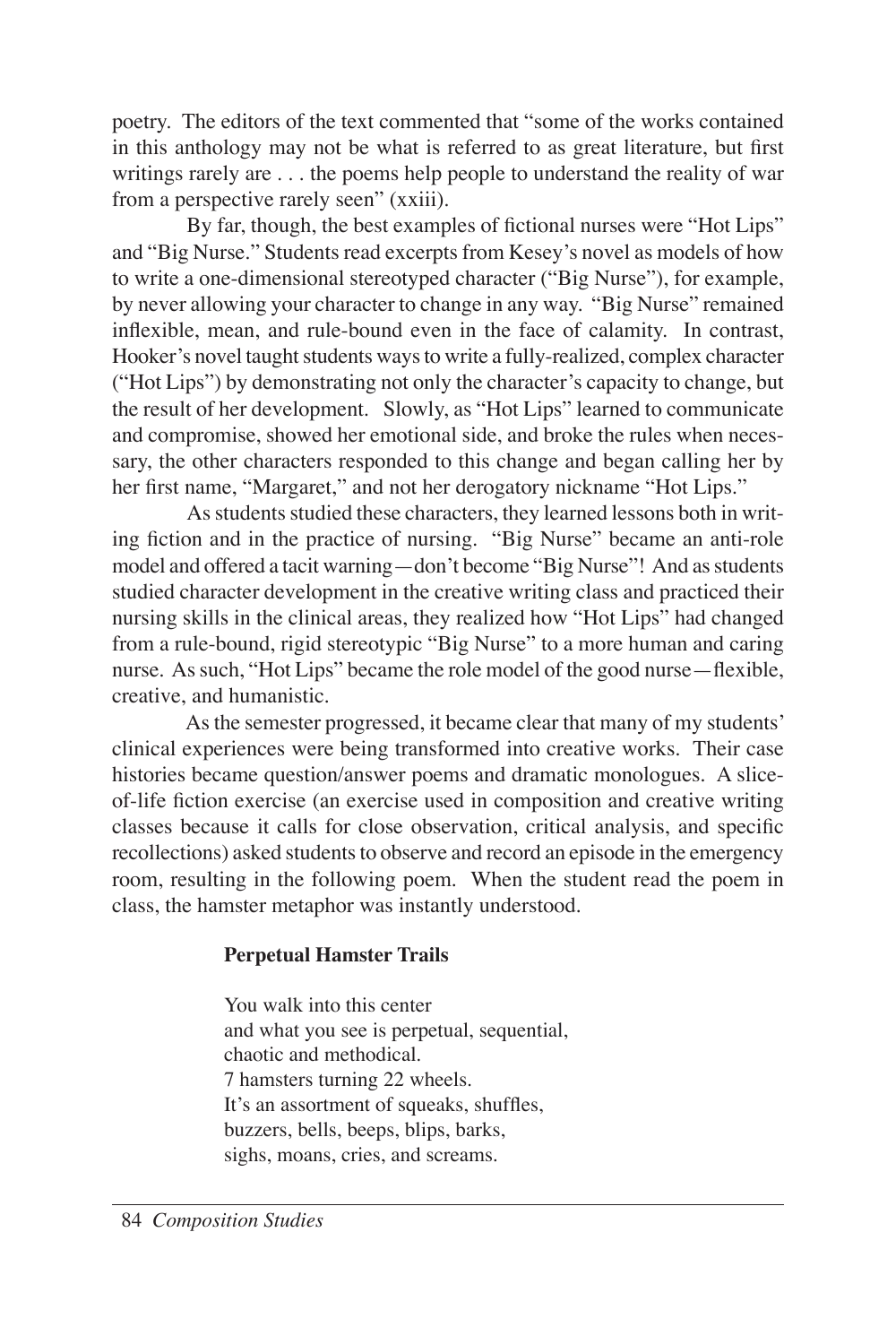The inhabitants speak in a fragmented language yelping for CBCs, EKGs, Pts, PTTs, KUBs, Cts, and asking "Where's the MD?" The patronage arrives frustrated, agitated, nauseated, constipated, intoxicated, traumatized, palpating, herniating, hemorrhaging, wheezing or just bitching. They walk, wheel, shuffle, hobble or ride into the gigantic Habitrail to be evaluated, medicated, treated, committed or admitted down their appropriate tube. The hamsters change wheels, the patronage heals, lives pass on, the motion continues.

In the following poem, the result of a character sketch exercise imagining a patient's fears, loves, and hates, the student anthropomorphizes the patient's illness:

#### **Silent Invasion**

He was once so independent strong-willed and stubborn. You silenced his body You took from him his strength and security You gave him no warning signs, symptoms, or pain. You inhabit his body leaving him so helpless dependent and so unsure of his future

Students wrote about the sights, sounds, and smells of the hospital; the lives of their patients; and their treatments. Students also wrote about their own fears, anxieties, successes, mishaps, and confusion. They found humor and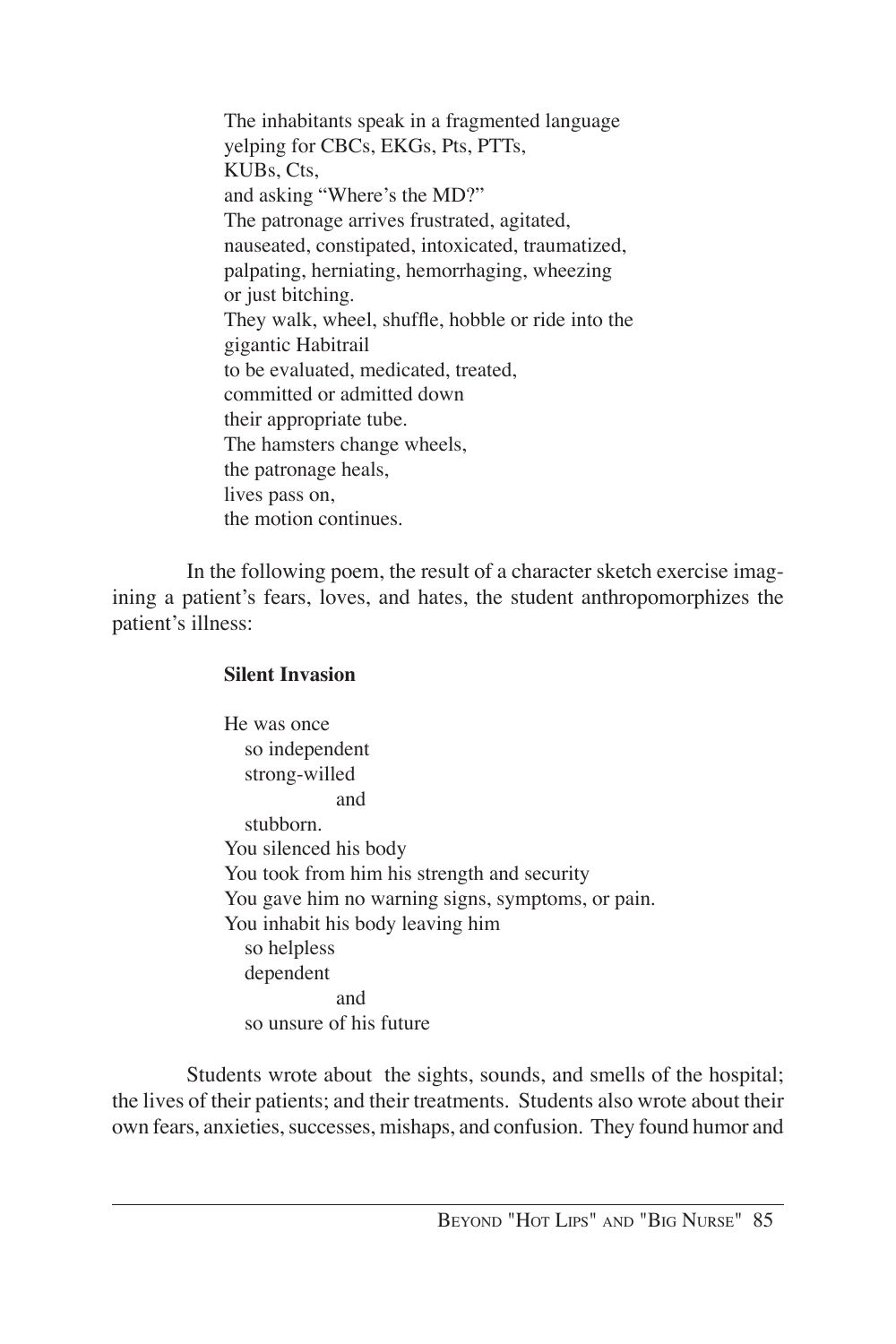horror lurking in unexpected places in the classroom, laboratory, or hospital, and they chronicled, fictionally, the everyday dramas of patients and nurses.

In the following poem, a student who witnessed a dissection experiment on an animal comes to terms with both her conflicted emotions and steadfast desire to remain objective when she addresses the poem to the rabbit:

#### **Vital Signs**

Fluffy white rabbit what do you feel today? Lying on a shiny metal slab, anesthetized to the pokes and prodding, electrodes and hook ups.

Pure emptiness is your rest while she surgically opens your chest monitoring your vital signs.

Medically kept alive for the duration of this intrusive procedure, your soft, clean fur is forever blood stained.

A new drug must be tested to discover any adverse side effects or possible human benefits. The lungs are exposed the spinal chord severed the liver is punctured. Is she practicing a new surgical technique or observing a new artificial heart valve?

Now the life signs are fleeting. Vital signs are gone. For today, the experiment is finished.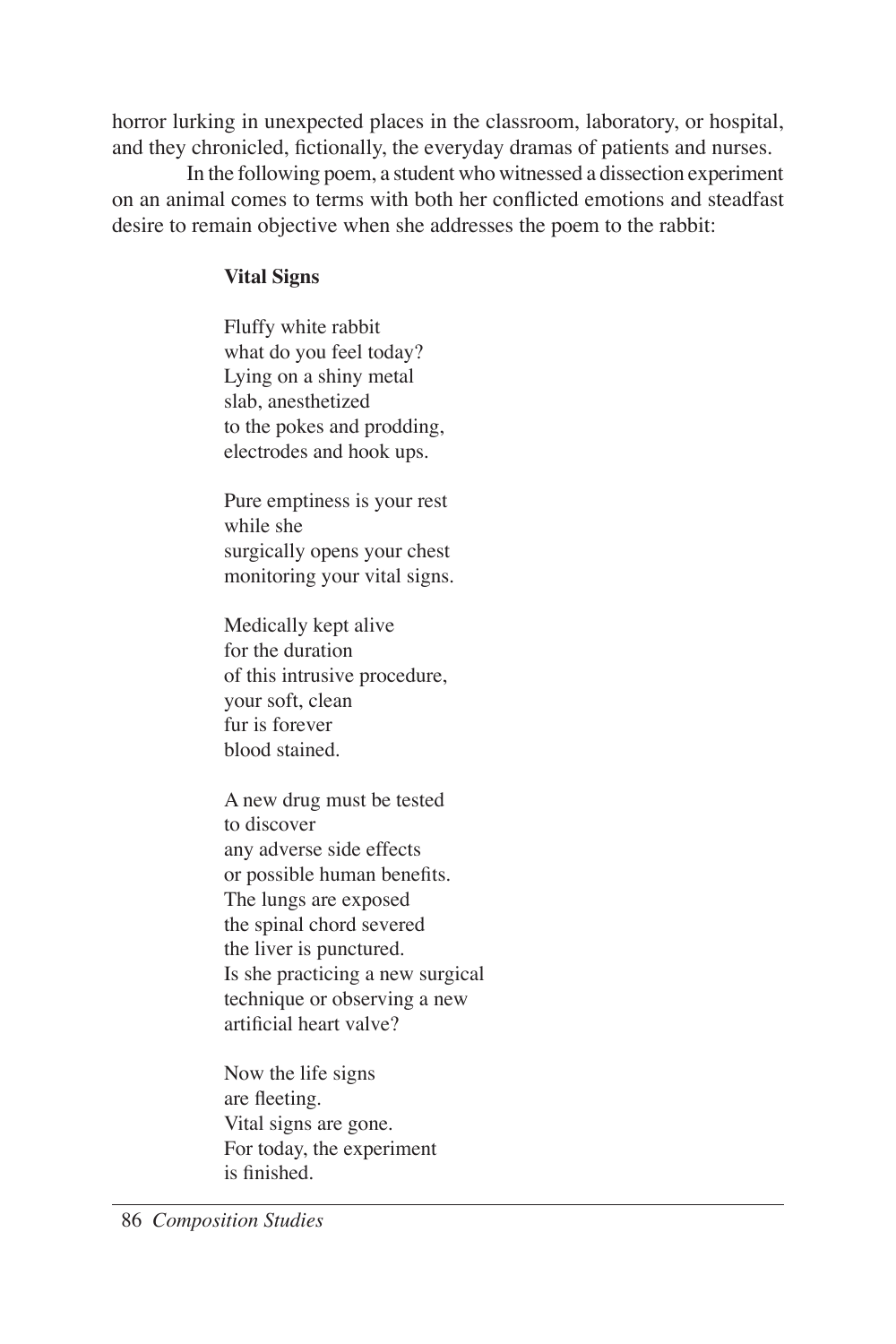She doesn't flinch. She doesn't cry. Euthanasia she explains, "We're not really killing them." A smear of bright red fluid brings life to her drab white lab coat.

As the semester progressed, I invited my students to write about nonnursing topics as well. To some, the expansion into other areas was a welcome change. Most students began to branch into diverse areas of their lives. One young student used this opportunity to write a bildungsroman in an effort to understand his career choice. Written toward the end of the semester, this short story describes how his life changed when he chose to become a nurse. Like the "clean notebooks" he carries, his new life waits "to be filled with notes." Yet, in the library, he inhales the scents of tradition and history. Though his previous ambitions ended when he chose nursing, he welcomes the challenge.

#### **Ambitions Shattered**

October is a fine and dangerous season. It is dry and cold and the land is wild with red and gold and crimson, and all the heat of August has seeped out of my blood, and I'm filled with ambition. It is a great time to start anything at all. I just started college, and every course in the catalogue looks exciting. The names of the subjects all seem to lay open the way to new worlds. My arms and backpack are filled with new, clean notebooks, waiting to be filled with the notes I can sometimes read after a fast paced hours of lecture. I pass through the doors of the library, and the smell of thousands of well-kept books makes my head swim with a clean and subtle pleasure. I have new jeans, new sweaters, new loafers, and pressed white shirts to match the crisp and clean effect of fall air.

In this class, students who had no experience with creative writing welcomed the opportunity to become more effective communicators by learning the language of poetry, fiction, and drama. As the examples presented here demonstrate, these students also grew to recognize and appreciate the connections and meanings afforded to them with the blending of the arts and sciences of nursing.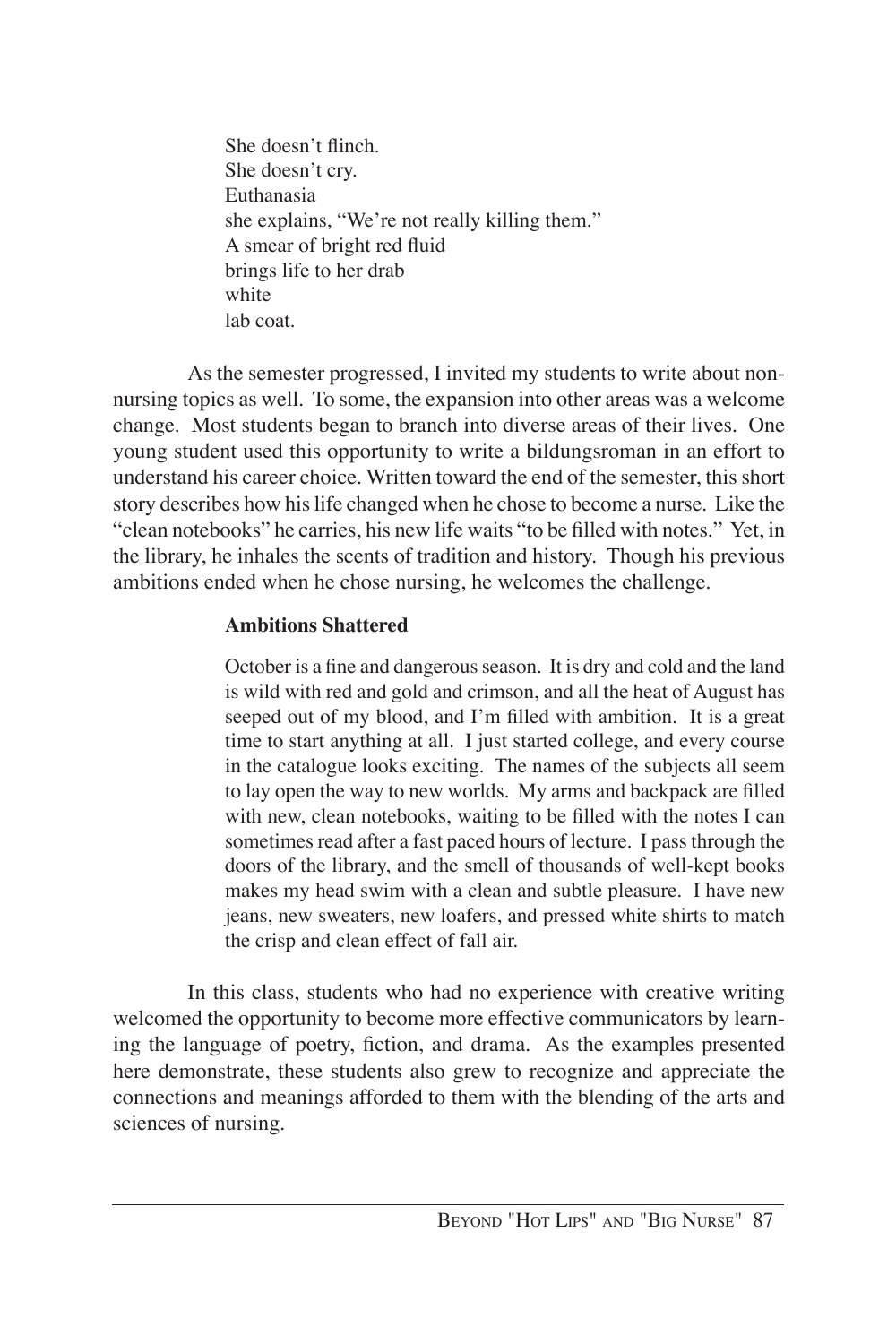#### **CONNECTIONS—OR , WHEN ART MET SCIENCE**

A common phenomenon of medical and nursing students (in addition to coming down with the diseases they're studying!) is to develop a veneer of objectivity. In "Faculty and Student Dialogue Through Journal Writing," Mary Ann Ritchie recounts one of her student's journal entries: "'As the car pulled closer to the parking lot, my anxiety level sky rocketed and I could feel myself going into a quiet place where all my fears and worries were sheltered. . . . Thank God for the full-face mask, because my tears and expressions were hidden'" (5). Students imagine that allowing their experiences in the clinical areas to affect them, to feel for their patients, to allow this feeling to be observed by others, may have the consequence of clouding their objective positions and compromising their judgments. Writing imaginatively about their patients and about their feelings as nursing students provided an outlet for these feelings and allowed nursing students the opportunity to discover the importance of both objective and subjective components of nursing—how to use both their heads and their hearts. In fact, nurse educator Sandelowski, in her article "Aesthetics of Qualitative Research," advocates the importance of qualitative research that places an "emphasis on story, holism, the particular case, the incomparability of the individual, the vicarious experience" (205). Likening the science of nursing to the arts, Sandelowski maintains that scholars sensitive to the aesthetic draw attention to "such features as modes of expression, sense making and stimulation of experience, in addition to style, originality, and beauty" and "make work that stimulates the senses and emotions and enlarges our understanding and experiences of the human condition" (206). In short, Sandelowski advocates that nursing writing employ both rhetorical and poetic skills. A true blending of the arts and sciences.

What did nursing students gain from learning to write creatively? As I said earlier, many students reported that the pattern they followed in learning how to write like a nurse was to study patient charts and consciously model the style, language, and content of nurses' notes, care, and teaching plans. This rote learning champions a conditioned and formulated way of thinking. While taking the creative writing class, however, students said that they experienced a growing confidence in their use of language; they expressed a willingness to share with other health care professionals strategies for improving patient care derived from conversations with patients; and they described how they realized that they were less focused on the instructor-as-audience dynamic and more aware of their patients as both audience and, well, as people—an indication that students were becoming less like the stereotyped, rigid, rule-bound "Big Nurse" and more like the evolving "Hot Lips."

Many students delighted in discovering that their voices were important, and they gradually became more aware of their roles in the nursing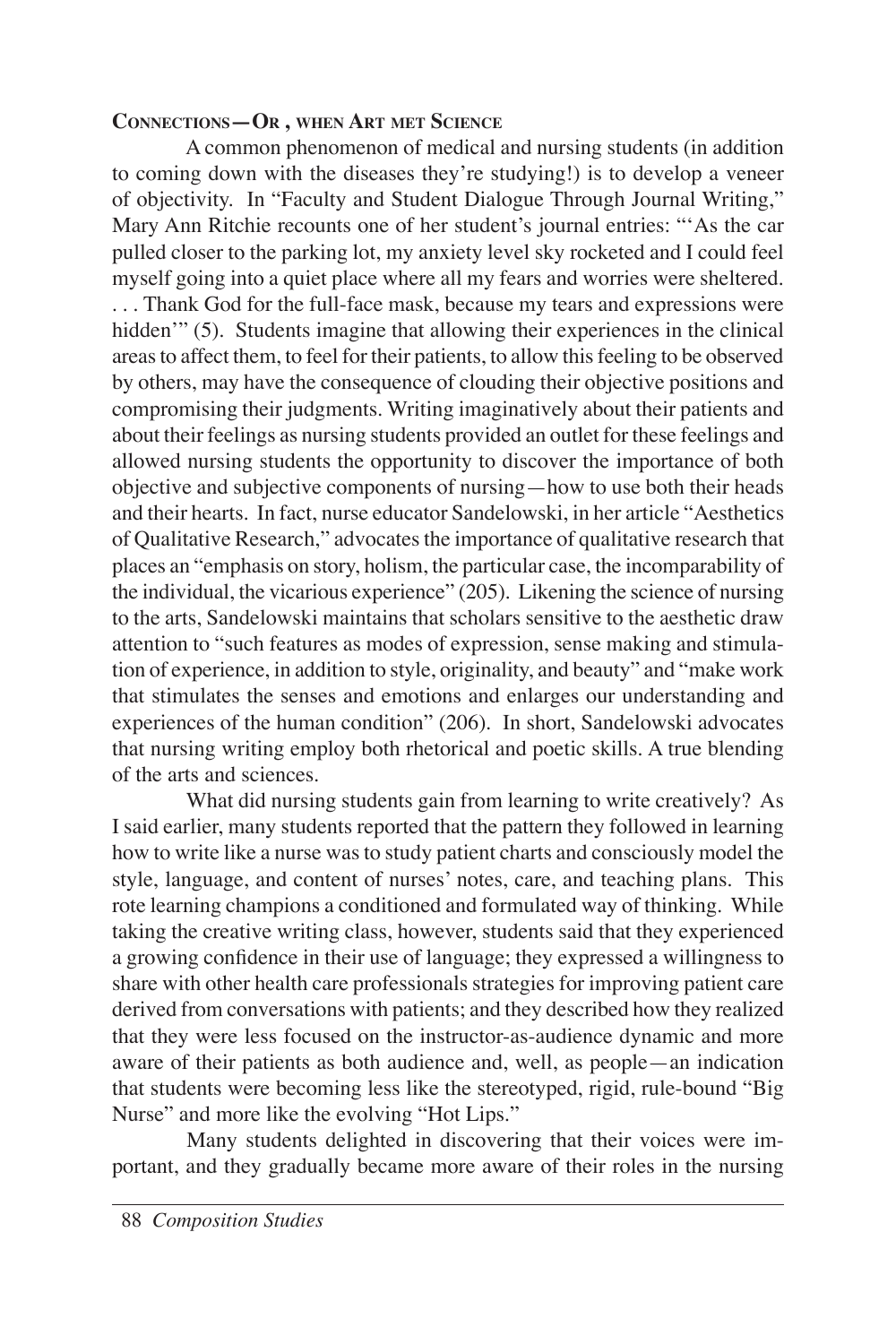process as they negotiated their ways through the conventions of nursing discourse. This discovery of personal voice is examined in the *Voices on Voice* essay, "Technical Texts/Personal Voice: Intersections and Crossed Purposes," by Nancy Allen and Deborah S. Bosley. They write that "[f]or writers new to a discourse community, personal voice becomes difficult to achieve. Personal voice may involve taking a stance on a subject . . . . Novices are unsure of what sort of stance is expected; consequently, they may feel that they can exert no personal voice in this context" (91). Happily, most of my students found that uncovering their creativity enabled them to construct and reconstruct their ways of understanding and making meaning. They also learned (or re-learned) to question choices and then question the questioning process.

Creative writing instruction and practice taught students to generate materials, to discover directions, and to shape and structure their own fiction, poetry, and drama. Writing creative narrative accounts of themselves, their patients, and their experiences in illness and hospital-related environments, encouraged nursing students to realize and then to value the connections that nurses and health care professionals share with those in non-medical fields. Also, fictionally sharing patients' stories helped students, by their own testimony, foster a sense of empathy for their patients and worked to lessen the often numbing effects of technology, which can impede patient-nurse interaction. Creative writing instruction, therefore, functioned to encourage nursing students to be creative in thought and expression. Furthermore, creative writing instruction blended the arts and sciences in ways that required students to evaluate their new experiences through the scrims of their pasts, to articulate their values and morals, to practice their ethics.

*FAIRFIELD, CT*

#### **NOTES**

<sup>1</sup> All of the following examples are from nursing students who took the creative writing class. All of the students' writing presented here is done so with their expressed permission. All of the student writing is also the product of many revisions.

#### **WORKS CITED**

Allen, Nancy, and Deborah S. Bosley. "Technical Texts/Personal Voices." *Voices on Voice*.Ed. Kathleen Blake Yancey. Urbana: NCTE, 1994. 80-96.

Benner, Patricia. *From Novice to Expert*. Menlo Park: Addison-Wesley, 1984. Brody, Howard. *Stories of Sickness*. New Haven: Yale UP, 1987.

Bruner, Jerome. *Actual Minds, Possible Worlds*. Cambridge: Harvard UP, 1986.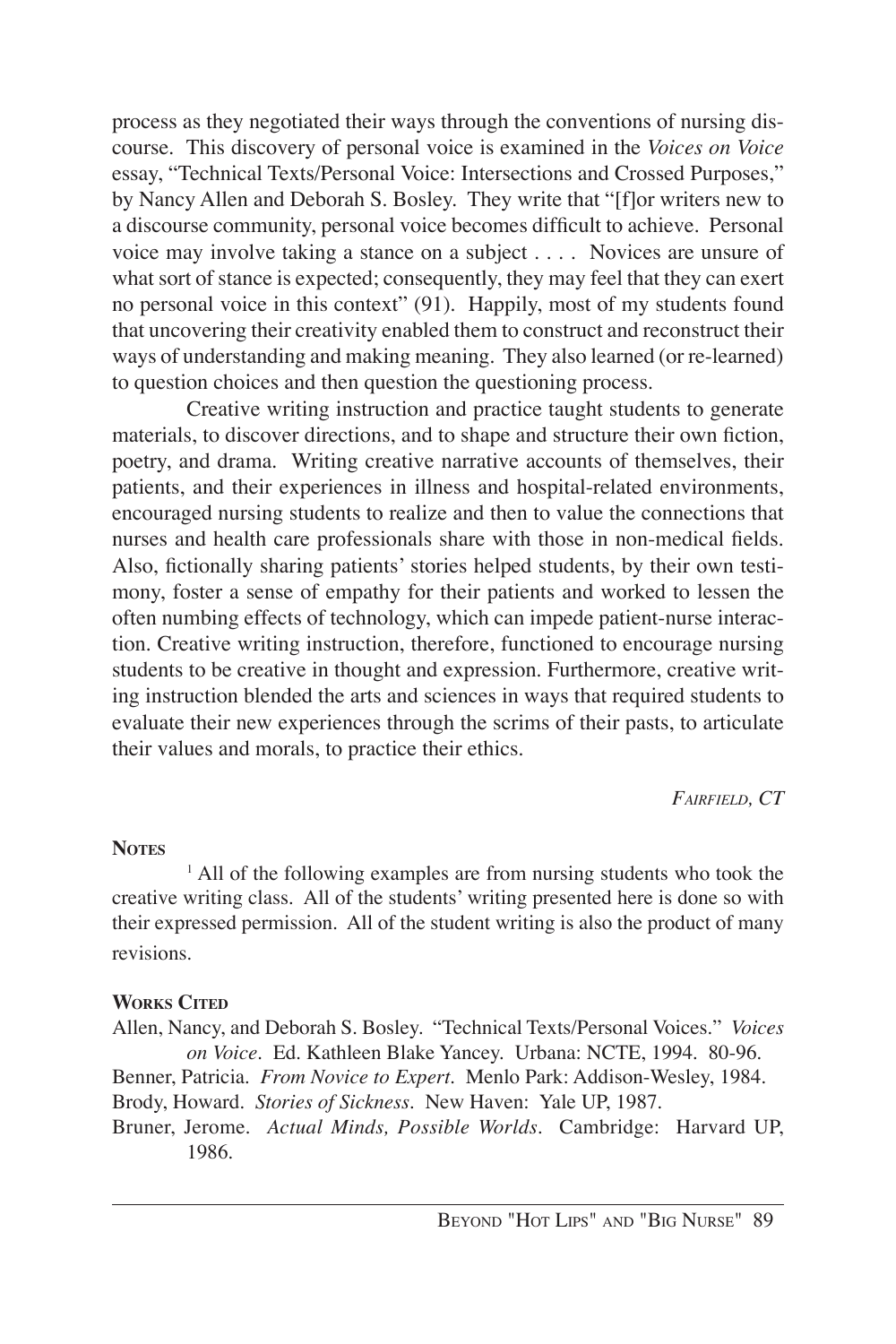Charon, Rita. "To Render the Lives of Patients." *Use and Abuse of Literary Concepts in Medicine*. Literature and Medicine Ser. Vol. 5. Ed. Joanne Trautmann Banks. Baltimore: Johns Hopkins UP, 1986. 58-74.

Clark, Brian. *Whose Life Is It, Anyway?* New York: William Morrow, 1980.

- Crites, Stephen. "Storytime: Recollecting the Past and Projecting the Future." *Narrative Psychology: The Storied Nature of Human Conduct*. Ed. Theodore R. Sarbin. New York: Praeger, 1986. 152-73.
- Edson, Margaret. *W;t*. New York: Faber and Faber, 1993.
- Fairbairn, Gavin J., and Alex M. Carson. "Writing About Nursing Research: A Storytelling Approach." *Nurse Researcher* 10 (2002): 7-14.
- Gandolfo, Anita, and Judy Romano. *The Nurse's Writing Handbook*. Norwalk: Appleton-Century-Crofts, 1984.
- Geannellos, Rene. "Storytelling: A Teaching-learning Technique." *Contemporary Nursing* 5.1 (1996): 28-35.
- Hays, Judith. "Voices in the Record." *Image: Journal of Nursing Scholarship* 21.4 (1989): 200-04.
- Hooker, Richard D. *M\*A\*S\*H.* New York: William Morrow, 1997.
- Kesey, Ken. *One Flew Over the Cuckoo's Nest.* New York: Signet, 1963.
- Kleinman, Arthur. *The Illness Narratives*. New York: Basic, 1988.
- Levine, Myra E. "Ethics of Nursing Rhetoric." *Image: Journal of Nursing Scholarship* 21.1 (1989): 4-6.
- McCance, Tanya V., Hugh P. McKenna, and Jennifer R. P. Boore. "Exploring Caring Using Narrative Methodology: An Analysis of the Approach." *Journal of Advanced Nursing* 33.3 (2001): 350-56.
- Murphy, Susan O. "Contexts for Scientific Creativity: The Applications of Nursing." *Image: Journal of Nursing Scholarship* 17.5 (1985): 103-07.
- Pellegrino, Edmund D. "The Humanities in Medical Education." *Mobius* 2 (1982): 133-41.
- Plath, Sylvia. *The Bell Jar.* New York: Harper, 1971.
- Polkinghorne, Donald E. *Narrative Knowing and the Human Sciences.* Albany: State U of New York P, 1988.
- Rich, Adrienne. *Dream of a Common Language*. New York: Norton, 1978.
- Ritchie, Mary Ann. "Faculty and Student Dialogue Through Journal Writing." *Journal of Specialists in Pediatric Nursing* 8.1 (2001): 5-12.
- Shaffer, Peter. *Equus*. New York: Penguin, 1977.
- Sandelowski, Margarete. "Aesthetics of Qualitative Research." *Image*: *The Journal of Nursing Scholarship* 27 (1995): 205-09.
- ---. "Telling Stories: Narrative Approaches in Qualitative Research." *Image*: *The Journal of Nursing Scholarship* 23 (1991): 161-65.
- Scheibe, Karl E. "Self-Narrative and Adventure." *Narrative Psychology: The Storied Nature of Human Conduct*. Ed. Theodore R. Sarbin. New York: Praeger, 1986. 129-52.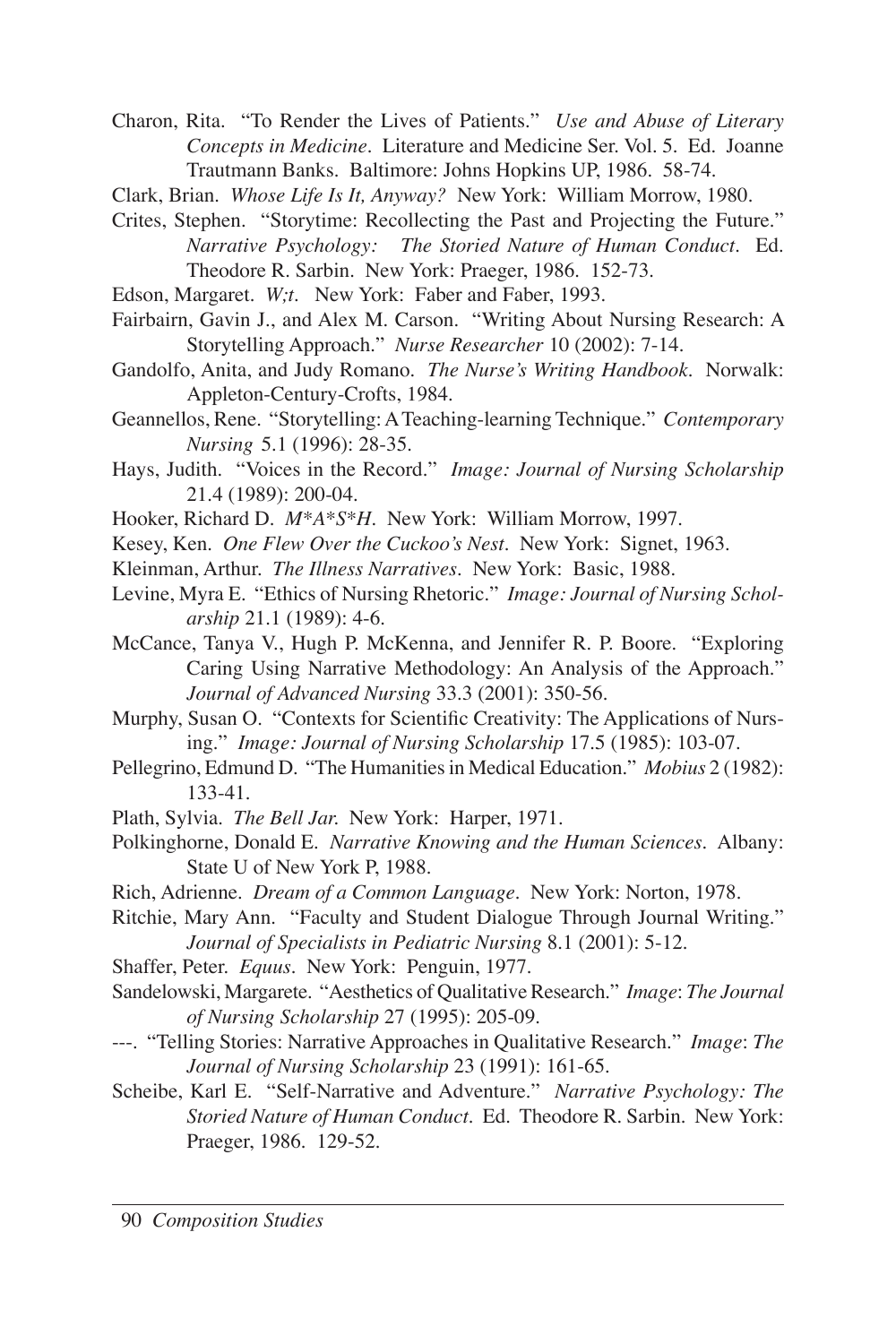- Skott, Carola. "Storied Ethics: Conversations in Nursing Care." *Nursing Ethics* 10.4 (2003): 368-376.
- Van Devanter, Lynda and Joan A. Furey. Preface. *Visions of War, Dreams of Peace*. Ed. Lynda Can Devanter and Joan A. Furey. New York: Warner, 1991.
- White, Lois. *Documentation and the Nursing Process*. Independence: Delmar Learning, 2002.
- Young, Katherine. "Narrative Embodiments: Enclaves of the Self in the Realm of Medicine." *Texts and Identities*. Ed. John Shotter and Kenneth J. Gergen. London: Sage, 1989. 152-65.